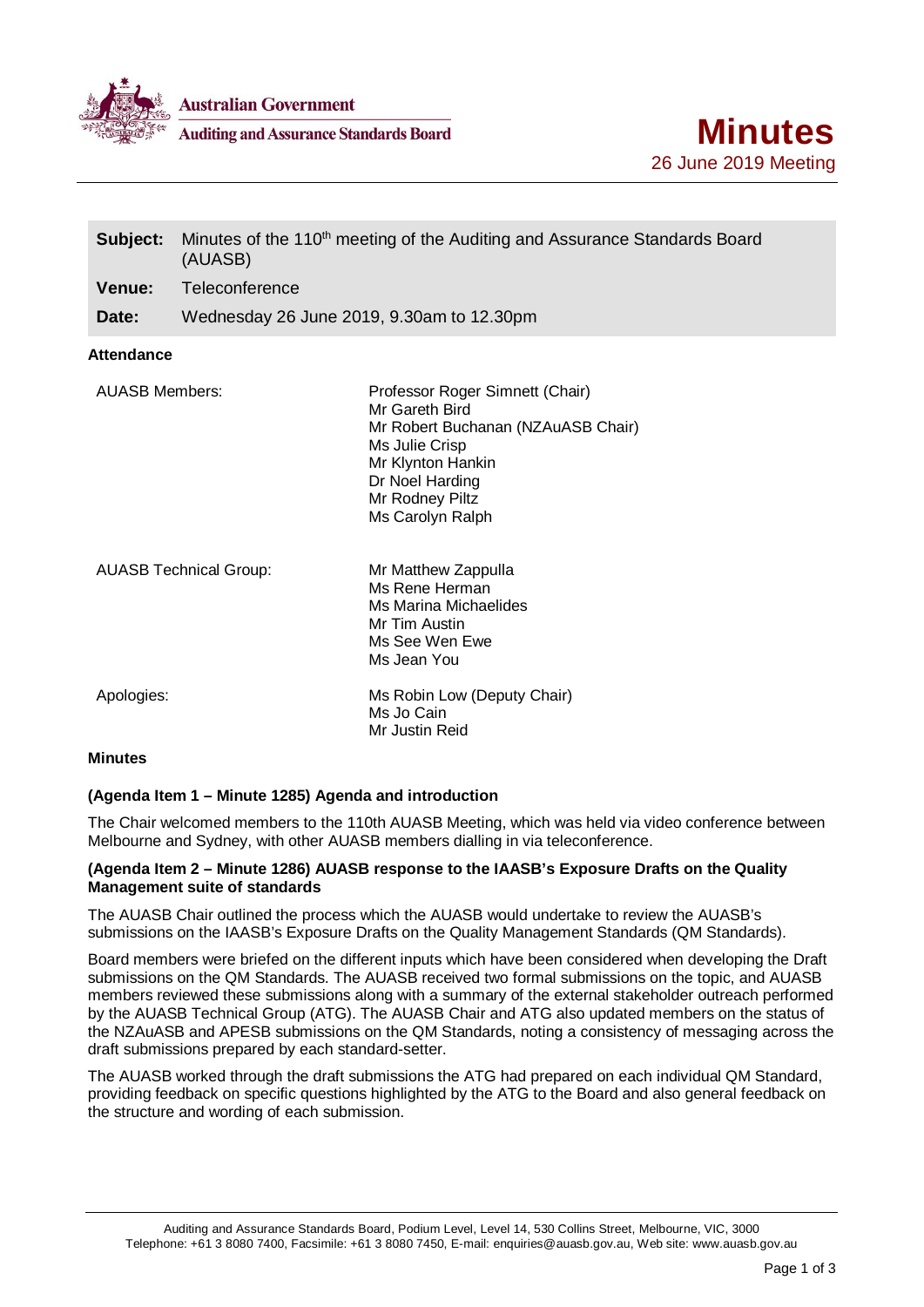

### *ISQM 1 Quality Management for Firms that Perform Audit of Reviews of Financial Statements, or Other Assurance or Related Services Engagements*

The AUASB reviewed the ATG's draft submission covering ISQM 1 *Quality Management for Firms that Perform Audit of Reviews of Financial Statements, or Other Assurance or Related Services Engagements,* and requested the following amendments:

- The commentary on the overall impact on audit quality of ISQM 1 needed to be brought forward into the overall responses, rather than just included in the responses to the specific IAASB questions in the appendix of the submission.
- The public interest considerations of the risk based approach in ISQM 1 needed to be highlighted in more detail. Additionally, AUASB Members requested it be added that the public interest benefits of ISQM 1 be revised and streamlined to make it easier to understand and apply.
- The commentary in the draft ISQM 1 submission supporting the eight different components needed redrafting to provide more qualified support, along with a request for more guidance around implementation.
- The submission to make a stronger point about the implementation challenges associated with the proposed implementation timeline for ISQM 1, particularly with the application dates for a number of other significant revised auditing standards impacting practitioners over the next 2-3 years.
- The submission should include a request for the IAASB to revise the structure of ISQM 1 in line with the revised structure recently applied to the updated version of ISA 315 and the need for examples to be included within the standard.

# *ISQM 2 Engagement Quality Reviews*

The AUASB reviewed the ATG's draft submission covering ISQM 2 *Engagement Quality Reviews* and requested the following amendments:

- The ISQM 2 submission be revised to make it clearer that concepts in the proposed standard that either overlap or interact with the IESBA Code of Ethics, such as the proposed cooling off period and Engagement Quality Reviewer, are removed from the standard and solely located in the Ethical Code.
- Clarification in the AUASB's submission on the application of professional scepticism by the Engagement Quality Reviewer being focused on the context of their role, and not focused on questioning the professional scepticism of the engagement team itself.
- An update to ensure the AUASB's submission requests additional clarity in relation to the proposed 'stand back' provision in ISQM 2.

# *ISA 220 Quality Management at the Engagement Level*

The AUASB reviewed the ATG's draft submission covering ISA 220 *Quality Management at the Engagement Level* and requested one amendment:

• Whilst the AUASB were comfortable with the ATG's proposed wording about the engagement team definition in the proposed standard in response to Question 2 of the ISA 220 submission, further redrafting was requested to improve the clarity of the AUASB's response.

# *Covering Letter and other feedback on the QM Standards*

The AUASB reviewed the ATG's draft covering letter on the QM Standards and requested the following amendments:

- Add into the AUASB's covering letter to the IAASB the point made in respect of ISQM 2 that concepts in the proposed standard that either overlap or interact with the IESBA Code of Ethics should solely reside in the Ethical Code.
- Include an additional comment how the IAASB should better consider the proportionality of responses in QM Standards when considering the audit quality impact, without having a detrimental impact on the cost/benefit implications for firms.
- Additional wording to be included about challenges relating to the overall scalability of ISQM 1, how the IAASB should incorporate examples to assist small/medium firms and the guidance relating to how professional scepticism is applied throughout the QM Standards.